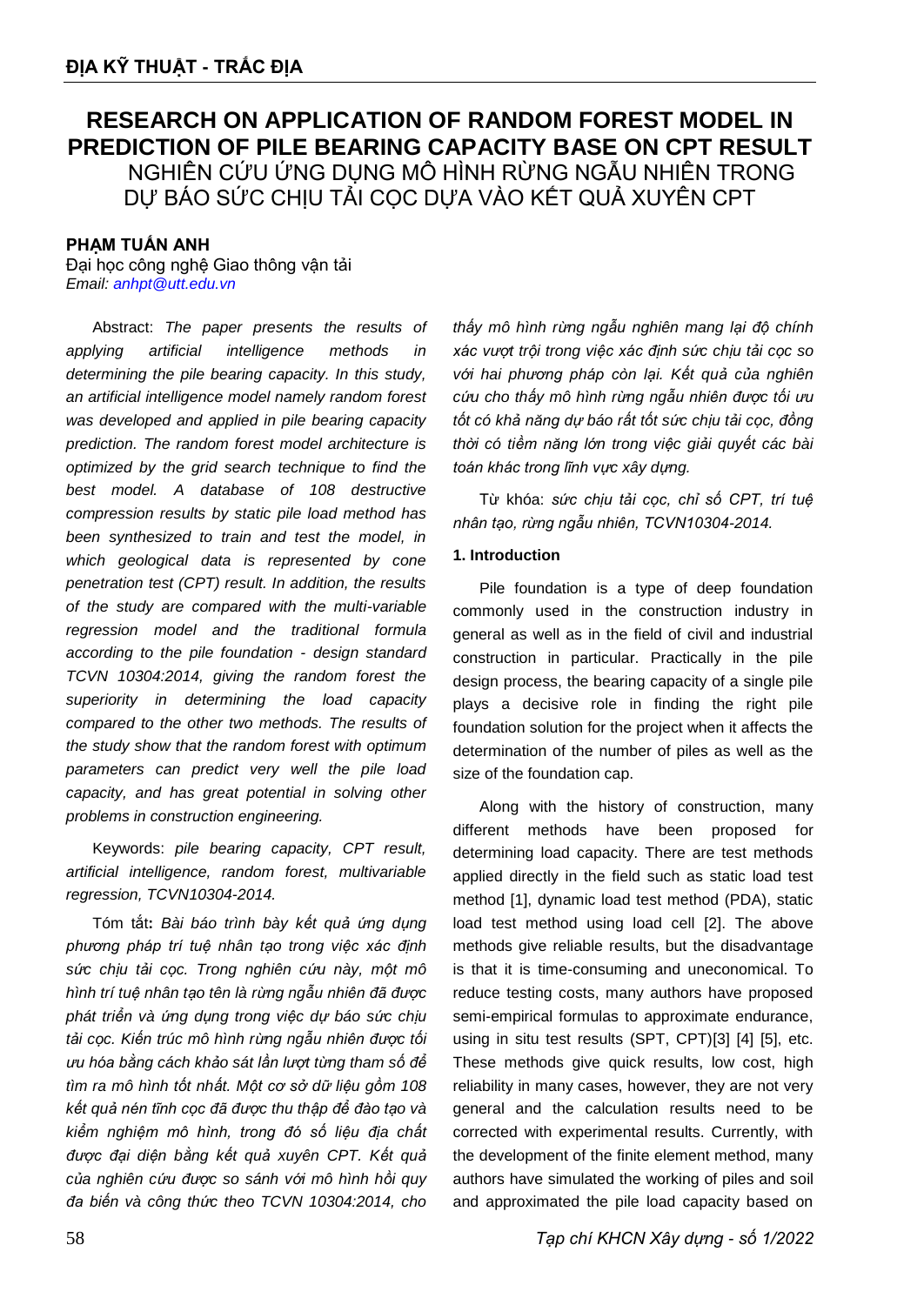mathematical modeling software such as Plaxis, Ansys, Abacus [6] [7]. However, these methods have the weakness that they have to use many parameters of soil and inductive characters with the output results, the accuracy of the analysis results depends a lot on how these parameters are adjusted for fit.

In recent years, the results of the fourth industrial revolution have been strongly imported into all fields, including the construction sector. Many researchers are looking for ways to apply artificial intelligence solutions to solve various problems in the field of construction in general and pile design in particular. It is an to be some research as Pham et al. (2020) [8], Momeni (2020)[9], Moayedi và Hayati (2019)[10] v.v. However, further research to expand and improve the accuracy of the model is needed. Most of the above publications do not clearly state how to optimize machine-learning models. In addition, random forest is a powerful machine learning method, capable of solving many scientific and engineering problems with fast speed and resistance to overfitting. Specifically, compared with other models such as Artificial Neural Network (ANN), Adaptive Neuro-Fuzzy Inference System (ANFIS), the random forest model has a faster training speed. Along with that is the Boostrap random sampling technique, which helps the model to generalize the research problem and avoid the phenomenon of overfitting with the training data [11], [12].

In this study, the random forest model was used to predict the bearing capacity of piles based on static penetration test (CPT) results. The model hyperparameters are optimized to find the best model by grid search technique. In addition, the research results are also compared with different methods, which are multivariate regression and experiment formula according to TCVN 10304: 2014 to confirm the superiority of the random forest model in determining pile bearing capacity. Finally, importance analysis technique is performed to find out which input variables have the greatest influence on the results of determining the bearing capacity of piles.

# **2. Development of the Random Forest model** *2.1 Random Forest model*

The random forest (RF) model is one of the most popular machine-learning methods based on the decision trees model. Forests and Breiman (1999)[13] were the first persons who mention the random forest model, also known as bagging ensemble learning. The typical Decision tree and RF model are illustrated in [Figure 1](#page-1-0) and [Figure 2.](#page--1-0)



**Figure 1.** *Visualize the decision tree model for the regression problem*

<span id="page-1-0"></span>In the decision tree model, the data is modeled like a tree consisting of branches and leaves. The different instances of the input data (eg  $x_1$ ,  $x_2$ ,  $x_3$ , etc) are split by branches and the output is at the leaf position (eg  $R_1$ ,  $R_2$ ,  $R_3$ , etc). More specifically, the architecture of the decision tree model can be considered as a series of if then else functions, depending on the input data set, the complexity of the tree as well as the depth of the if the function is calculated and optimized. The individual decision tree model has the major disadvantage of often overfitting the input data. That promotes the development of more advanced models based on decision trees, the random forest model is one of them.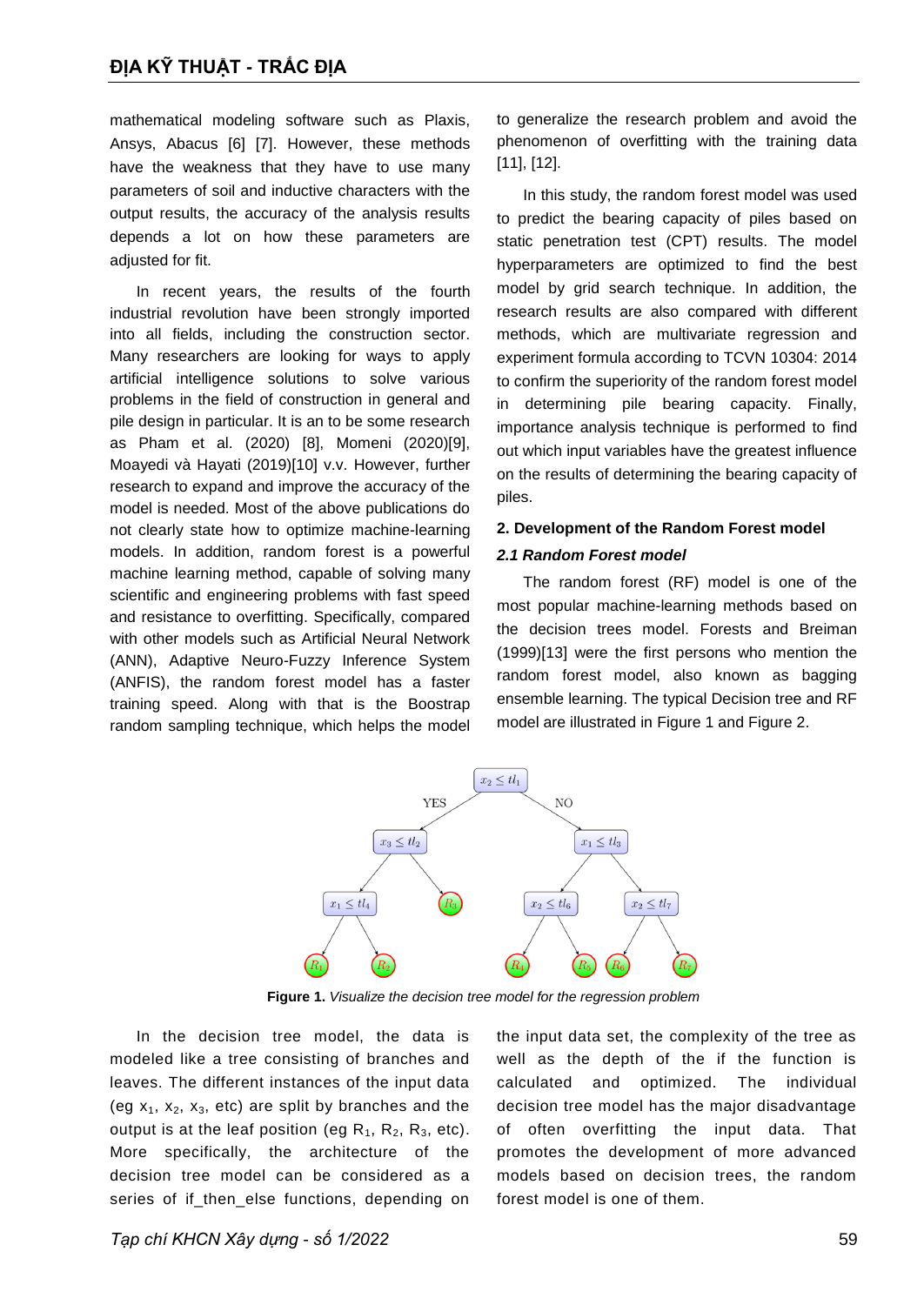In the RF model, a forest of many decision trees is predefined for training and forecasting. Each tree decision maker is an individual with the exclusive set of forecasting, taking input from a partial data root. The final result of the prediction of the random forest is the average result of the member trees. The interesting point of the random forest model is that the trees are built completely randomly, with the input data of each tree selected according to the bootstrap technique. That will help the model to better generalize the problem and limit the overfitting of individual decision tree models.

The important hyperparameters influences on the model building are: (1) - Number of trees in the forest  $(n)$ ;  $(2)$  - Maximum Depth of a tree  $(D)$ ;  $(3)$  - Minimum number of samples needed to separate plants (S) and (4) - Minimum number of samples per leaf (L).

The final prediction of the model can be made using the following formula (1):

$$
y_i = \frac{1}{n} \sum_{j=1}^n f_j(x_i)
$$
 (1)

In which,  $y_i$  is the result of predicting the i<sup>th</sup> sample; n is the number of trees;  $f_j$  is the estimator  $j<sup>th</sup>$  in the forest;  $x<sub>i</sub>$  - the input vector data on the i<sup>th</sup> sample. How to build decision trees and hyperparameters of random forest can be found in more detail in the literature [13].



**Figure 2.** *Random forest model visualization*

## *2.2 Identification and collection of data*

The data used to build and test the model should be collected from various sources to increase the generality of the model. Specifically, a dataset of 108 static pile load tests is compiled and published in the literature of Ghorbani (2018)[14]. This dataset consists of different types of piles, tested with different geological conditions in areas around the world. Therefore, the dataset is highly generalizable and is not localized to a particular locality. All input parameters that can affect the pile load determination are taken according to the input variables in the empirical formula according to Vietnamese national standard TCVN 10304-2014. To be more specific, they are the type of test (T), the type of pile (P), the installation method (denoted as I), end of pile type (EP), the pile tip cross-sectional area ( $A_t$ ), the shaft area ( $A_f$ ). The soil properties were shown through parameters obtained from Cone Penetration Test (CPT) results, include the average cone tip resistance along the embedded length of the pile  $(q_{ca})$ , the average cone tip resistance over influence zone ( $q_{\text{ct}}$ ), the average sleeve friction along the embedded length of the pile  $(f_{sa})$ . The considered output is the ultimate bearing capacity of the pile (denoted as  $P_u$ ).

The data is divided into two sets: the training set for 80% and the test set for 20% of the total data. Where the training set is used to build the model and testing set is used to evaluate the model. Unlike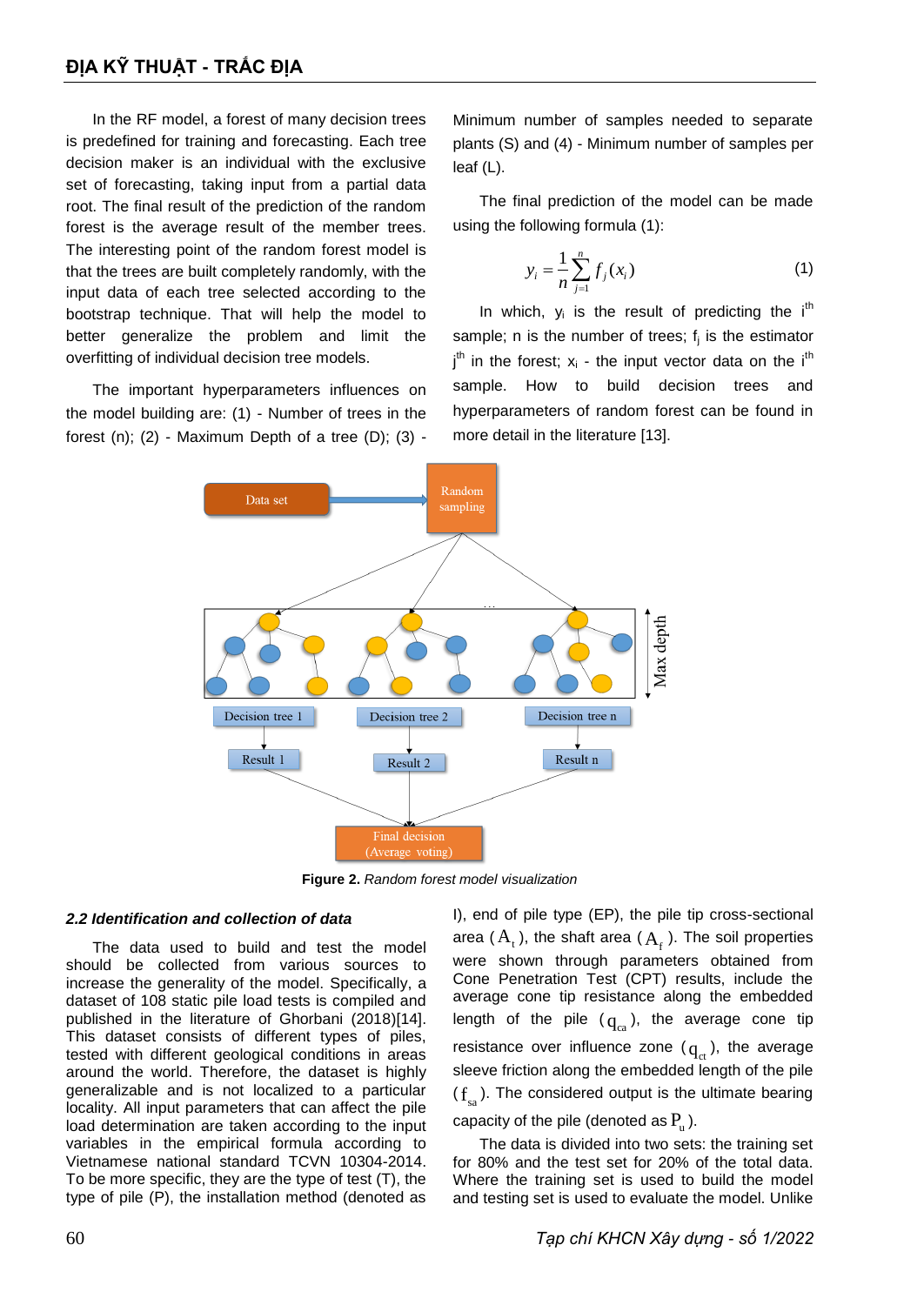Ghorbani's study[14] which initially used only 5 inputs (  $\rm A_{_{t}},~\rm A_{_{f}},~\rm q_{_{ca}},~\rm q_{_{ct}},~\rm f_{_{sa}}$  ), this study will use all 9 input parameters. The statistics of the input data are shown in Table 1.

|        | $T^{(*)}$                | $\mathbf{P}^{(*)}$       | $\mathbf{I}^{(*)}$ | $E_P^{(*)}$ | $A_t$           | $A_f$             | q <sub>ca</sub> | $f_{sa}$       | $q_{ct}$     | $P_u$  |
|--------|--------------------------|--------------------------|--------------------|-------------|-----------------|-------------------|-----------------|----------------|--------------|--------|
| Unit   | $\overline{\phantom{0}}$ | $\overline{\phantom{0}}$ | ٠                  | ۰           | $\text{(cm}^2)$ | (m <sup>2</sup> ) | (Mpa            | (kN)           | (Mpa         | (kN)   |
| Min    |                          |                          |                    |             | 20              | 5.45              | 0.83            | 9.39<br>101.8  | 0.25         | 60     |
| Mean   | ٠                        |                          | ٠                  | ۰           | 1736            | 26.46             | 5.84            | 9              | 8.82         | 1965   |
| Median | 2                        |                          | 2                  |             | 1230            | 17.98<br>194.6    | 5.38            | 81.91<br>349.6 | 7.63<br>27.1 | 1340   |
| Max    | $\overline{2}$           | 3                        | 2                  | 2           | 7854            | 5                 | 24.7            | 4              | 1            | 10910  |
| SD     | $\overline{\phantom{0}}$ |                          | -                  | ٠           | 1674            | 26.35             | 4.23            | 66.29          | 6.19         | 1702.2 |

**Table 1.** *Statistics of input and output parameter information of the current study*

SD = Standard deviation

.

T = 1 – Continuous load, 2 – Maintain load; P = 1 – Concrete pile, 2 – Composite pile, 3 – Steel pile; I = 1 – Driven pile, 2 – Bored pile; EP = 1 – closed pile, 2 – Open pile.

#### *2.3 Model validation*

In this study, performance indicators including R-squared  $(R^2)$ , and root mean square error (RMSE) are used to evaluate and compare models, specifically as follows:

RMSE = 
$$
\sqrt{\frac{1}{k} \sum_{i=1}^{k} (y_i - \overline{y}_i)^2}
$$
 (2)  
\n $R^2 = 1 - \frac{\sum_{i=1}^{k} (y_i - \overline{y}_i)^2}{\sum_{i=1}^{k} (y_i - \overline{y})^2}$  (3)

In which, k is the number of samples, yi and  $\overline{y}_i$ is the experiment, and predicted result, y is the mean value of  $y_i$  .

 $R^2$ characterizes the correlation between experimental results and predictions while RMSE characterizes the error between experimental results and predictions. In the ideal case,  $R^2$ reaches 1 while RMSE reaches 0.

#### **3. Result and discussion**

### *3.1 Model optimization results*

In this work, the RF model is built based on the Python platform, using the Sklearn library. In addition, the most important hyperparameters of the model are examined in turn to choose the best value within their allowable range. Specifically, the survey scope is given in Table 2.

|  |  | Table 2. Range of hyperparameters |
|--|--|-----------------------------------|
|--|--|-----------------------------------|

| Hyper parameter | Explain               | Range     |  |
|-----------------|-----------------------|-----------|--|
|                 | Number of trees       | $2 - 100$ |  |
|                 | Max depth             | $2 - 20$  |  |
|                 | Min samples to split  | $2 - 20$  |  |
|                 | Min samples on a leaf | $1 - 20$  |  |

According to many studies, the maximum number of trees does not need to be too much [13]. Meanwhile, other hyperparameters such as D, S, L determine the complexity of the decision trees. It is important to note that, the more complex the decision tree, the more overfitting the model. Besides, the survey range of other hyperparameters is selected so that when the hyperparameter value

changes beyond the survey range, the performance of the model does not change significantly.

That is when the model fits the model excessively with training data and does not predict well for testing the data. To avoid data leakage, the 5 Fold CV technique was used to evaluate the model's performance during the survey. According to this technique, the training set is divided into 5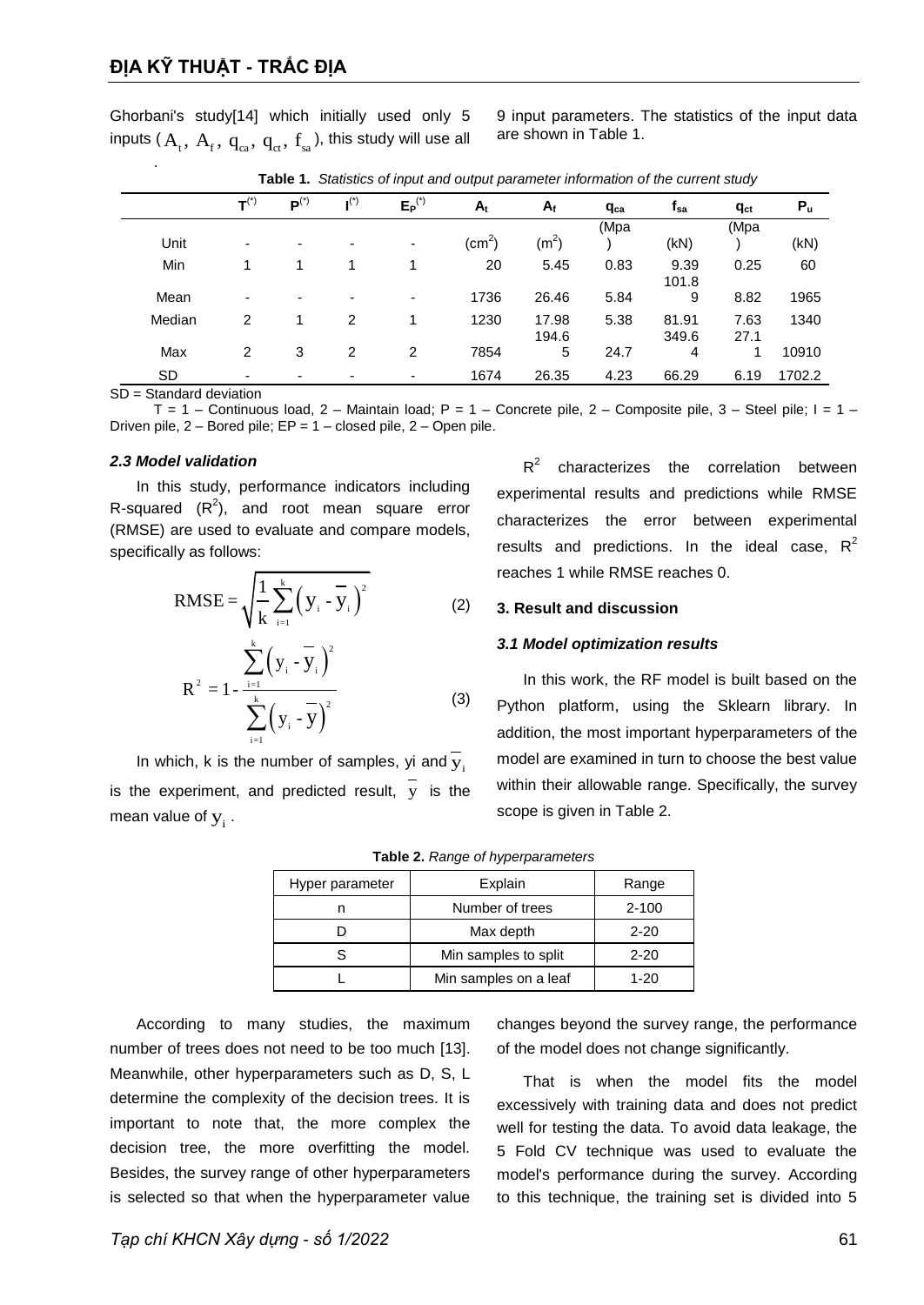folds, with 4 folds used for training and the remaining fold used for validation.







The results of the survey on the accuracy of the model when the max depth of tree (D) changes from 2 to 20,  $n = 40$  are shown in [Figure 4.](#page-4-0) It can be seen

that the best value of the max depth is 9, then,  $R^2 = 0.773$  while RMSE = 722 (kN). Tree depth less than 6 gives very bad prediction results while tree depth greater than 6 does not improve the results much.



<span id="page-4-0"></span>*3.1.3 Effect of Min samples to split of tree on performance of Random Forest models*

The results of the survey on the accuracy of the model when min samples to split of tree (S) changes from 2 to 20,  $n = 40$ ,  $D = 9$  are shown in [Figure 5.](#page-4-1) It can be seen that the bigger min samples to split of tree the value, the lower performance of the model, and the best value of S is 2, then,  $R2 = 0.773$  while RMSE =  $722$ (kN).



<span id="page-4-1"></span>*3.1.4 Effect of Min samples on a leaf of tree on performance of Random Forest models*

The results of the survey on the accuracy of the model when Min samples on a leaf of tree (L)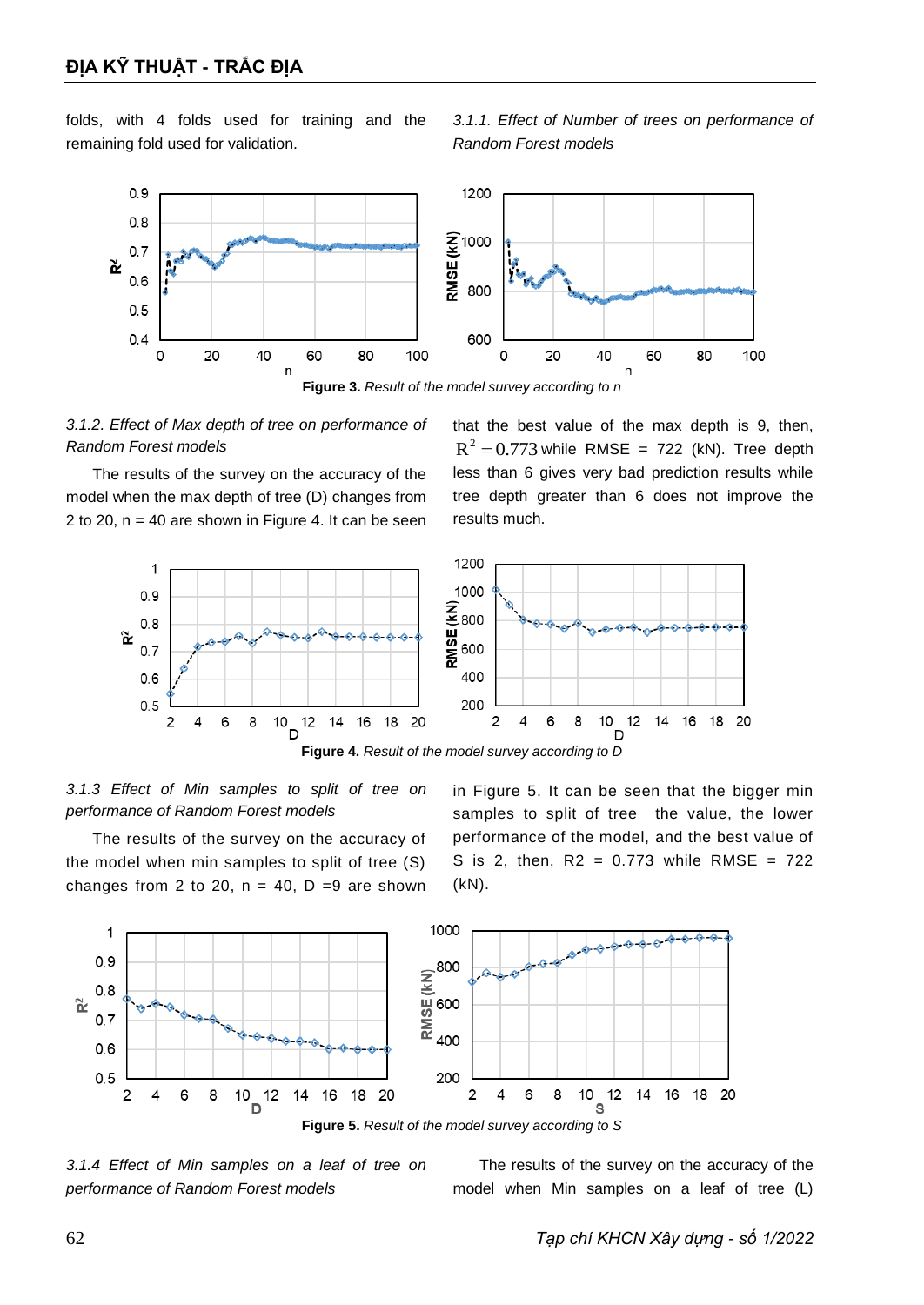changes from 1 to 20,  $n = 40$ ,  $D = 9$ ,  $S = 2$  are shown in [Figure 6.](#page-5-0) It can be seen that when L is less than 8, the larger L is, the better the prediction result, but conversely, when L is greater than 8, the larger L is, the worse the result. Thus, the best value of L is 8, then,  $R^2 = 0.859$  while RMSE = 568 (kN).



**Figure 6.** *Result of the model survey according to L*

<span id="page-5-0"></span>In general, the best model among the survey models has the number of trees  $n = 40$ ,  $D = 9$ ,  $S =$ 2, and  $L = 8$ . With such valuable parameters, the model is good enough to learn the generality of the data, and at the same time not too complicated to help the model avoid overfitting.

### *3.2 Compare to different methods*

In this section, the results of predicting the capacity of the random forest model with the optimization of the parameters, are compared with the bearing capacity according to the Vietnamese national standard TCVN 10304-2014[15] and the multivariable regression. Result prediction is performed on testing data.

With multivariable regression, the determination system is performed on the Data Analysis tool of EXCEL 2016 software, the multivariable regression weights and bias are determined based on the

training set. Multivariable regression weight and bias are showed in table 3.

The general formula of the linear multivariable regression method is as formula (4):

$$
P_{u} = \sum_{i=1}^{9} \beta_{i} . X_{i} + \beta_{0}
$$
 (4)

In which,  $\beta_i$  is the weight refers to i<sup>th</sup> input  $X_i$ and  $\boldsymbol{\beta}_{0}$  is the bias.

In addition, the formula for calculating the bearing capacity according to the results of the static penetration test according to national standard TCVN 10304 is as formula (5):

$$
P_{u} = k_{c}.q_{ct}.A_{t} + \frac{q_{ca}}{\alpha_{i}}A_{f}
$$
 (5)

In which,  $k_c$  and  $\alpha_i$  the coefficient of the cone tip resistance and sleeve friction resistance, see table G2 TCVN 10304: 2014.

|             |                                                |                             | ~     |            |                   |      | <u>~</u> |                                |                      |        |
|-------------|------------------------------------------------|-----------------------------|-------|------------|-------------------|------|----------|--------------------------------|----------------------|--------|
| Coefficient |                                                |                             |       | ∟P.        | H <sub>0</sub>    | H۱   | Чса      | <b>Isa</b>                     | $\overline{ }$<br>Чα |        |
| Value       | 0277<br>$\overline{\phantom{a}}$<br><b>LLI</b> | 22E<br>$\ddot{\,}$<br>ن,ڧ∠- | 104,6 | -<br>181,7 | <u>^</u> ^<br>υ,o | 45.ک | 60,5     | $\overline{\phantom{0}}$<br>J. | 52                   | 3226,3 |

**Table 3.** *Weights and bias value of multivariable regression*

The results of the calculation methods can be seen in [Figure 7.](#page-5-1)



<span id="page-5-1"></span>**Figure 7.** *The comparison of the three methods on the testing set*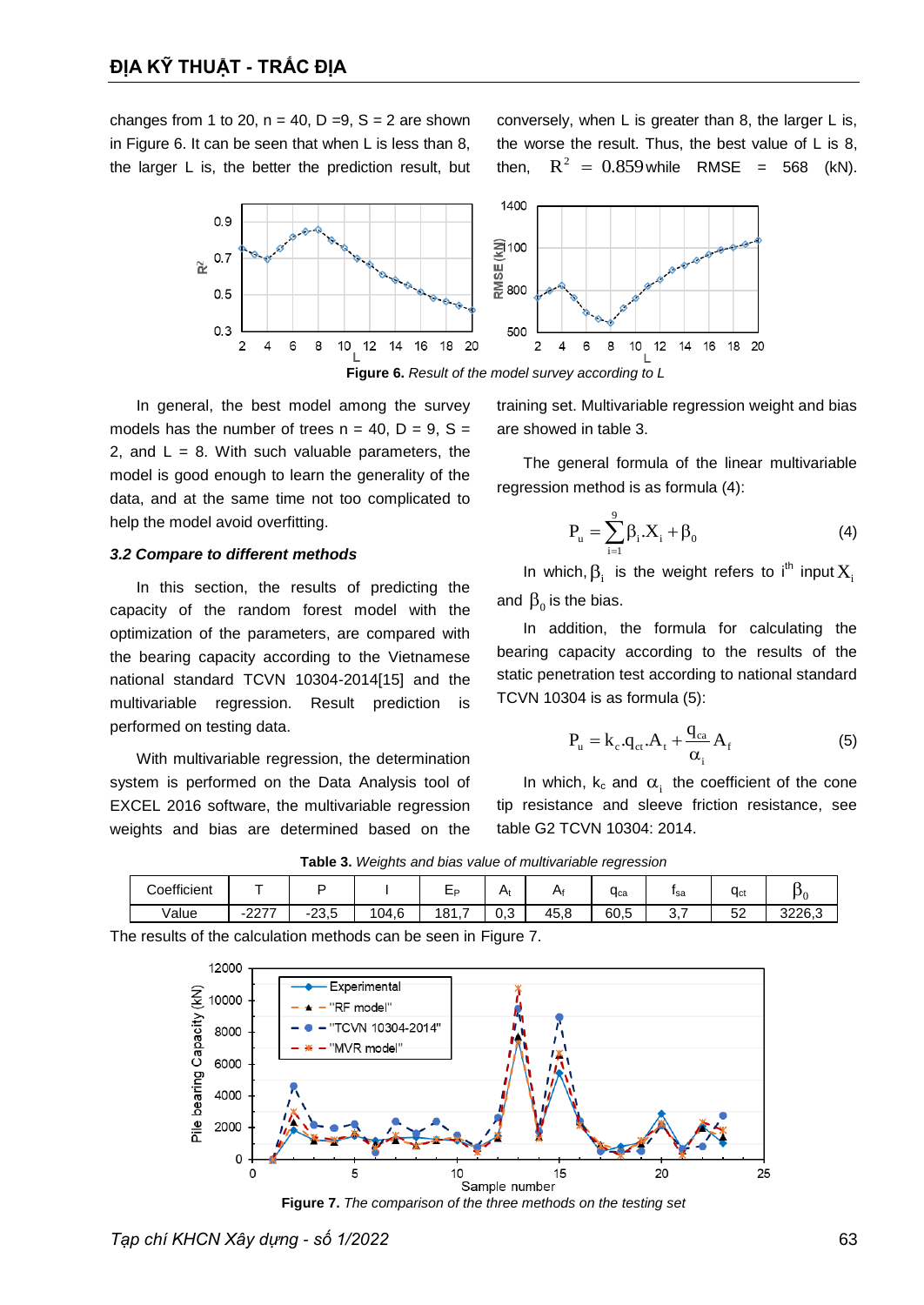|           | Method   |            |                           |  |  |
|-----------|----------|------------|---------------------------|--|--|
| Criteria  | RF model | <b>MVR</b> | <b>TCVN</b><br>10304-2014 |  |  |
|           | 0.921    | 0.948      | 0.82                      |  |  |
| RMSE (kN) | 425      | 856.32     | 1287                      |  |  |

**Table 4.** *Model performance based on three methods*

The results of pile bearing capacity analysis by 3 methods: RF, TCVN 10304, and multivariable regulation showed that the RF model is the best model with  $R^2 = 0.92$  and RMSE = 425 (kN). The multivariate regression model gives quite good results with  $R^2$  = 0.948, however, the RMSE value is very high, reaching 856.32 (kN). It proves that the model predicts the correlation results well, but the root means the squared error is too high due to the difference between the prediction and the experiment error. Finally, the pile bearing capacity determined by the formula in TCVN10304:2014 achieved the lowest accuracy with  $R^2 = 0.82$  and RMSE = 1287 (kN).

### *3.3 Features importance analysis*

In this section, the importance of input features was analyzed. Since the RF model randomly selects features to build decision trees, feature importance is determined by the percentage increase in error (% increase in MSE) of the model, when that feature is unused. Features' importance can be measured through the importance index, which is in the range [0,1] and the sum of all feature' indexes is equal to 1. The larger the index, the more important the features. The features importance analysis result is presented in . It can be seen that of all the variables used to build the RF model, the pile tip crosssectional area  $(A_t)$  had the highest importance, with an important score of 0.587. The shaft area  $(A<sub>f</sub>)$  was the next important input variable when the importance score is 0.319. Thus, the parameters that characterize the pile geometry showed great importance in predicting the pile bearing capacity. The variables that were characteristic of background attributes such as  $q_{ct}$ ,  $q_{ca}$ ,  $f_{sa}$  achieved 3rd, 4th, 5th ranks in importance, respectively. The type of pile tip (EP) played a less important role while the remaining variables such as T, I, P had almost no influence on the prediction of pile load capacity.



#### **4. Conclusions**

The present study applied a random forest model, based on artificial intelligence to determine the bearing capacity of piles. The research results show that it is necessary to optimize the parameters so that the model random forest achieves high accuracy when predicting the ultimate bearing capacity of the pile. Specifically, the number of trees around the value 40, the depth of tree greater than 6, the number of samples required to split a node as small as possible, and the number of nodes per leaf should not exceed 8. In addition, the RF model